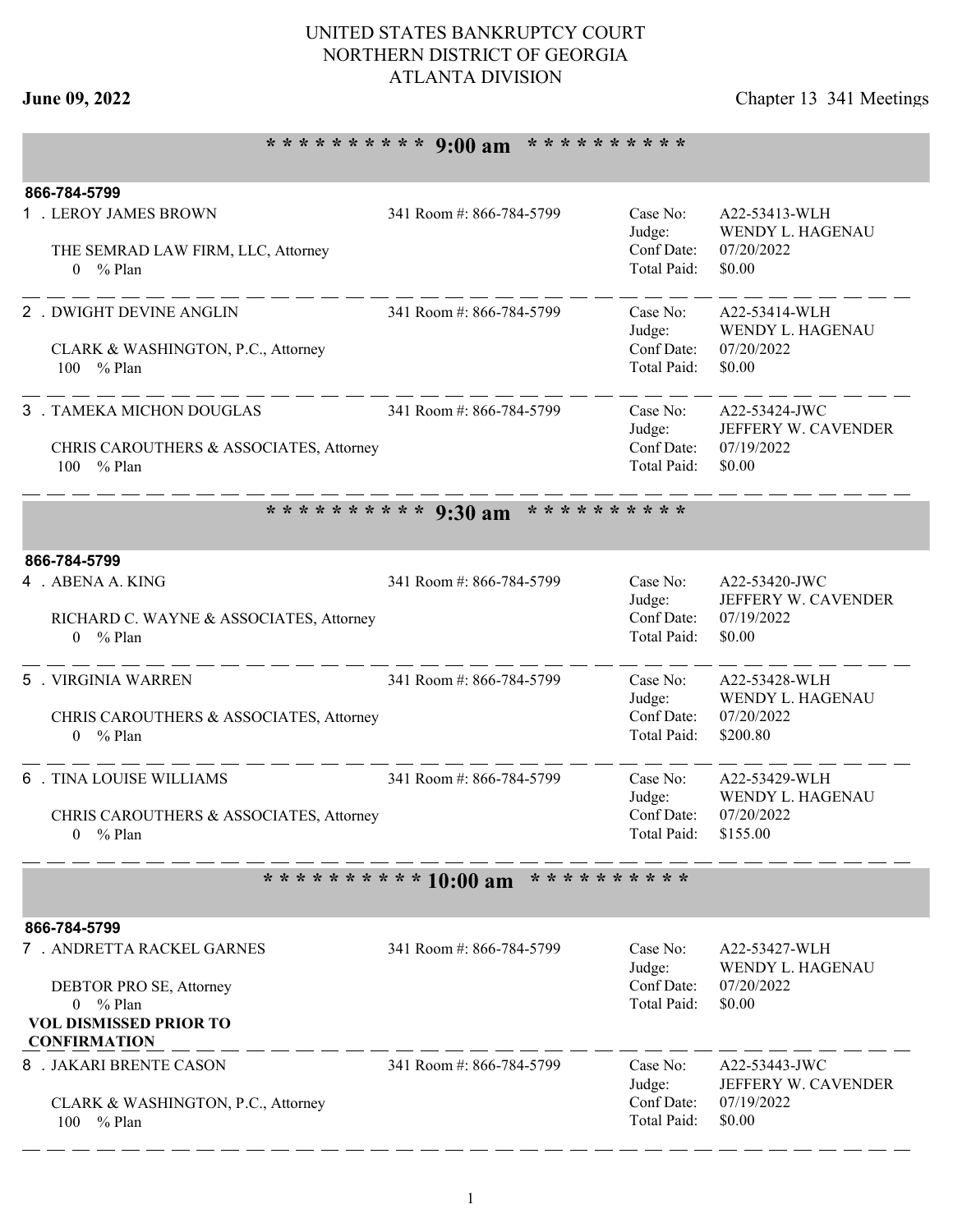## UNITED STATES BANKRUPTCY COURT NORTHERN DISTRICT OF GEORGIA ATLANTA DIVISION

| June 09, 2022 | Chapter 13 341 Meetings |
|---------------|-------------------------|
|---------------|-------------------------|

| 9 . CAROLYN LYNETTE EZELL<br>LAW OFFICE OF DANIELLE J. ELIOT, Attorney<br>% Plan<br>100               | 341 Room #: 866-784-5799                   | Case No:<br>Judge:<br>Conf Date:<br>Total Paid: | A22-53449-WLH<br>WENDY L. HAGENAU<br>07/20/2022<br>\$0.00        |  |  |  |
|-------------------------------------------------------------------------------------------------------|--------------------------------------------|-------------------------------------------------|------------------------------------------------------------------|--|--|--|
| ********** 10:30 am<br>* * * * * * * * * *                                                            |                                            |                                                 |                                                                  |  |  |  |
| 866-784-5799<br>10. PARRIS PRAEST BLAKE<br>THE SEMRAD LAW FIRM, LLC, Attorney<br>$0 \frac{9}{6}$ Plan | 341 Room #: 866-784-5799                   | Case No:<br>Judge:<br>Conf Date:<br>Total Paid: | A22-53452-WLH<br>WENDY L. HAGENAU<br>07/20/2022<br>\$0.00        |  |  |  |
| 11. GREGORY BERNARD BUNDRAGE<br>R. JEFFREY FIELD & ASSOCIATES, Attorney<br>$0 \frac{9}{6}$ Plan       | 341 Room #: 866-784-5799                   | Case No:<br>Judge:<br>Conf Date:<br>Total Paid: | A22-53453-JRS<br><b>JAMES R. SACCA</b><br>07/26/2022<br>\$690.00 |  |  |  |
| 12. SYLVIA HOWARD<br>CLARK & WASHINGTON, P.C., Attorney<br>% Plan<br>100                              | 341 Room #: 866-784-5799                   | Case No:<br>Judge:<br>Conf Date:<br>Total Paid: | A22-53472-JWC<br>JEFFERY W. CAVENDER<br>07/19/2022<br>\$0.00     |  |  |  |
|                                                                                                       | ********** 11:00 am<br>* * * * * * * * * * |                                                 |                                                                  |  |  |  |
| 866-784-5799                                                                                          |                                            |                                                 |                                                                  |  |  |  |
| 13. JENNIFER KYNNE LAMAR<br>LAW OFFICE OF MATTHEW T. BERRY & ASSOCIATES, Attorney<br>100<br>$%$ Plan  | 341 Room #: 866-784-5799                   | Case No:<br>Judge:<br>Conf Date:<br>Total Paid: | A22-53476-JWC<br>JEFFERY W. CAVENDER<br>07/19/2022<br>\$0.00     |  |  |  |
| 14. KENNETH WHITE, JR<br>KING & KING LAW LLC, Attorney<br>100 % Plan                                  | 341 Room #: 866-784-5799                   | Case No:<br>Judge:<br>Conf Date:<br>Total Paid: | A22-53479-WLH<br>WENDY L. HAGENAU<br>07/20/2022<br>\$94.74       |  |  |  |
| <b>15. KINA PERIE KEYES</b><br>THE SEMRAD LAW FIRM, LLC, Attorney<br>$0 \frac{9}{6}$ Plan             | 341 Room #: 866-784-5799                   | Case No:<br>Judge:<br>Conf Date:<br>Total Paid: | A22-53481-JWC<br>JEFFERY W. CAVENDER<br>07/19/2022<br>\$0.00     |  |  |  |
| * * * * * * * * * *<br>********** 11:30 am                                                            |                                            |                                                 |                                                                  |  |  |  |
| 866-784-5799                                                                                          |                                            |                                                 |                                                                  |  |  |  |
| 16. SHARON DENISE BELFROM<br>GUY W. GUPTON, III, Attorney<br>$0 \frac{9}{6}$ Plan                     | 341 Room #: 866-784-5799                   | Case No:<br>Judge:<br>Conf Date:<br>Total Paid: | A22-53482-JWC<br>JEFFERY W. CAVENDER<br>07/19/2022<br>\$277.14   |  |  |  |

- - - - - - - - - - - - - -

 $-$ 

- -

- - - - -

 $-$ 

- -